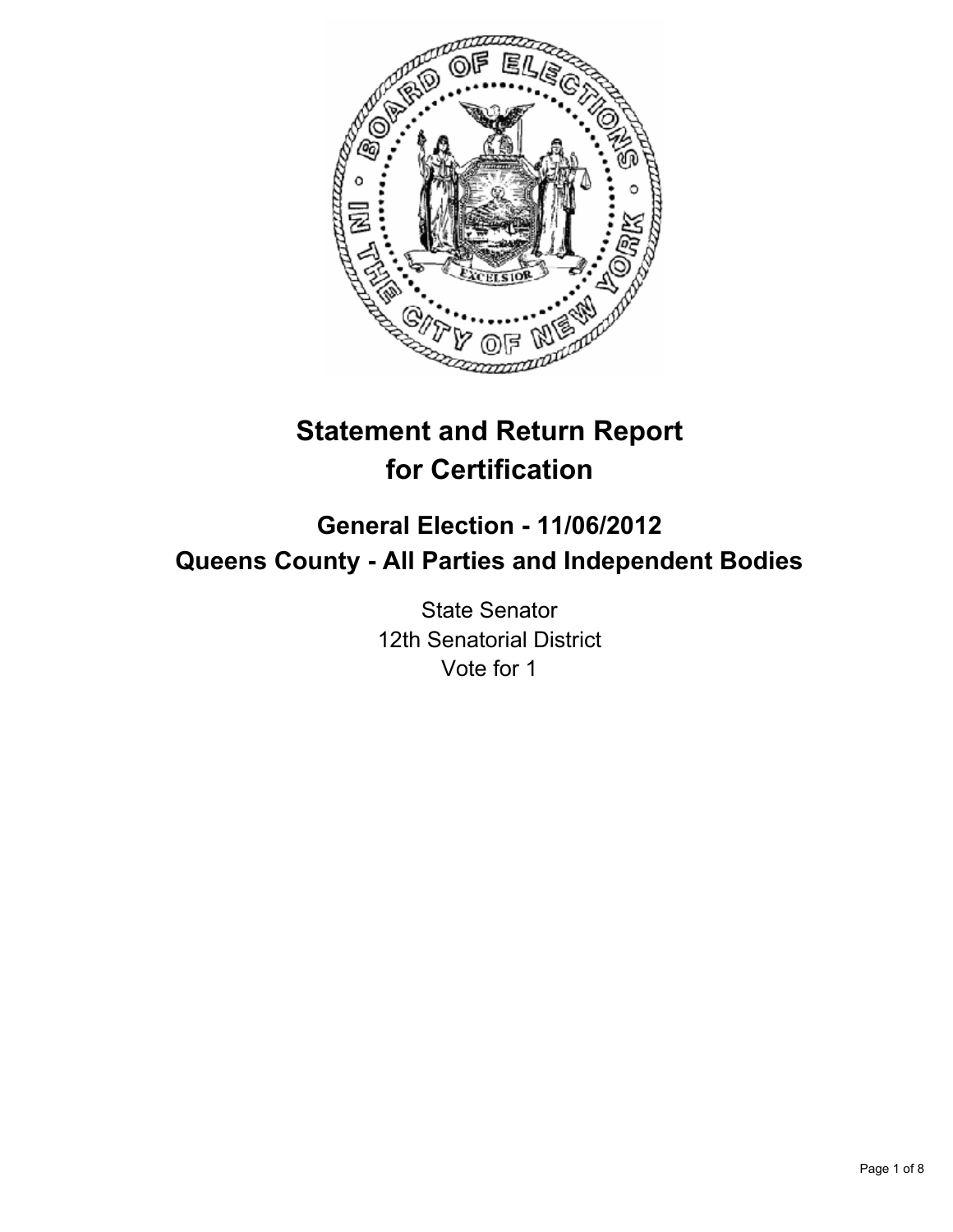

| <b>PUBLIC COUNTER</b>                                    | 588         |
|----------------------------------------------------------|-------------|
| <b>EMERGENCY</b>                                         | 0           |
| ABSENTEE/MILITARY                                        | 12          |
| FEDERAL                                                  | 6           |
| SPECIAL PRESIDENTIAL                                     | $\mathbf 0$ |
| AFFIDAVIT                                                | 82          |
| <b>Total Ballots</b>                                     | 688         |
| Less - Inapplicable Federal/Special Presidential Ballots | (6)         |
| <b>Total Applicable Ballots</b>                          | 682         |
| MICHAEL N. GIANARIS (DEMOCRATIC)                         | 484         |
| AURELIO A. ARCABASCIO (REPUBLICAN)                       | 65          |
| AURELIO A. ARCABASCIO (CONSERVATIVE)                     | 8           |
| MICHAEL N. GIANARIS (WORKING FAMILIES)                   | 1           |
| <b>Total Votes</b>                                       | 558         |
| Unrecorded                                               | 124         |

| PUBLIC COUNTER                                           | 13,676 |
|----------------------------------------------------------|--------|
| <b>EMERGENCY</b>                                         | 0      |
| <b>ABSENTEE/MILITARY</b>                                 | 375    |
| FEDERAL                                                  | 175    |
| <b>SPECIAL PRESIDENTIAL</b>                              | 0      |
| <b>AFFIDAVIT</b>                                         | 1,122  |
| <b>Total Ballots</b>                                     | 15,348 |
| Less - Inapplicable Federal/Special Presidential Ballots | (175)  |
| <b>Total Applicable Ballots</b>                          | 15,173 |
| MICHAEL N. GIANARIS (DEMOCRATIC)                         | 10,170 |
| AURELIO A. ARCABASCIO (REPUBLICAN)                       | 2,009  |
| AURELIO A. ARCABASCIO (CONSERVATIVE)                     | 242    |
| MICHAEL N. GIANARIS (WORKING FAMILIES)                   | 626    |
| ANASTASIOS XANTHOPODOS (WRITE-IN)                        |        |
| RALPH NADER (WRITE-IN)                                   | 1      |
| <b>Total Votes</b>                                       | 13,049 |
| Unrecorded                                               | 2,124  |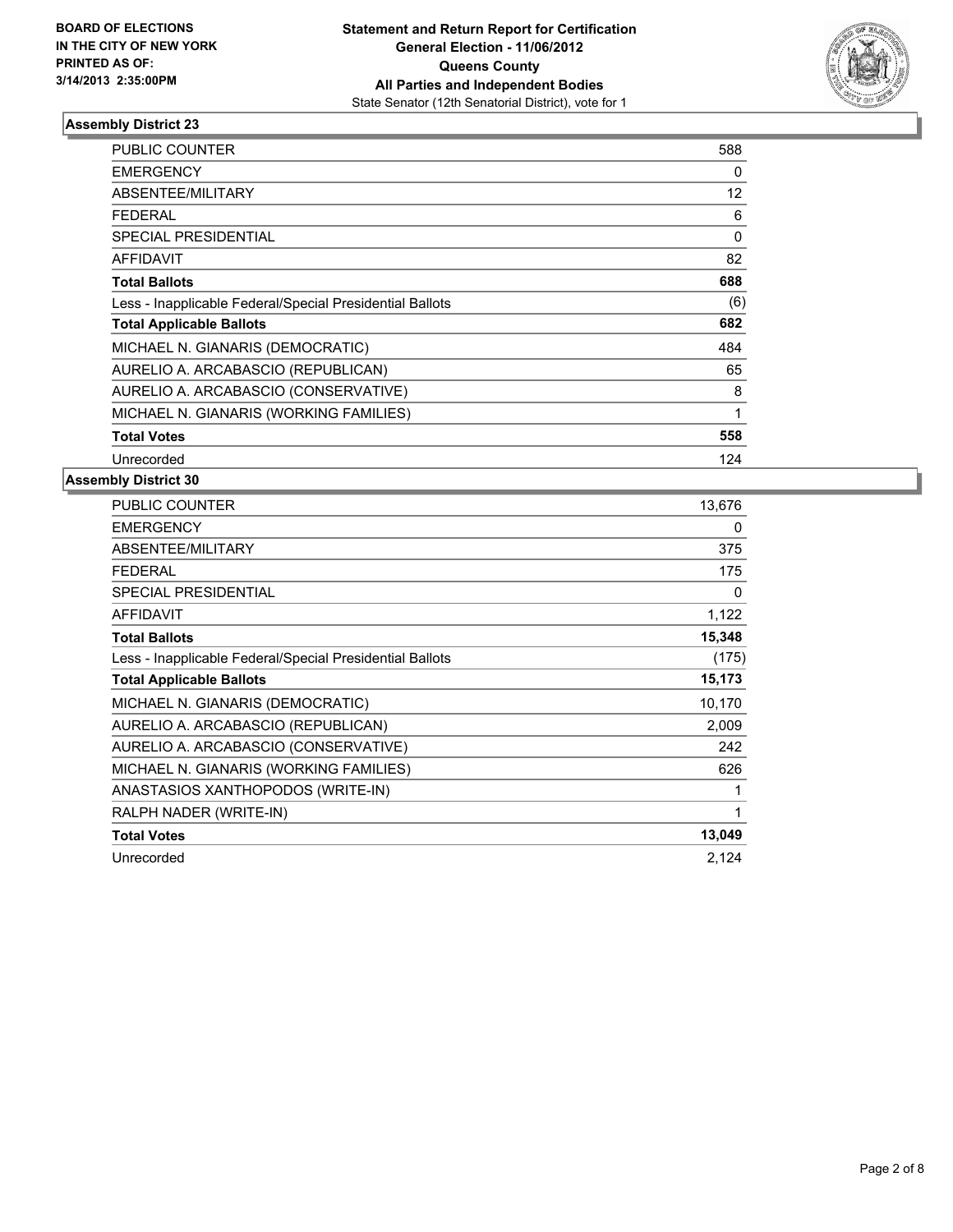

| <b>PUBLIC COUNTER</b>                                    | 2,564 |
|----------------------------------------------------------|-------|
| <b>EMERGENCY</b>                                         | 0     |
| <b>ABSENTEE/MILITARY</b>                                 | 26    |
| <b>FEDERAL</b>                                           | 20    |
| <b>SPECIAL PRESIDENTIAL</b>                              | 0     |
| <b>AFFIDAVIT</b>                                         | 265   |
| <b>Total Ballots</b>                                     | 2,875 |
| Less - Inapplicable Federal/Special Presidential Ballots | (20)  |
| <b>Total Applicable Ballots</b>                          | 2,855 |
| MICHAEL N. GIANARIS (DEMOCRATIC)                         | 1,983 |
| AURELIO A. ARCABASCIO (REPUBLICAN)                       | 331   |
| AURELIO A. ARCABASCIO (CONSERVATIVE)                     | 34    |
| MICHAEL N. GIANARIS (WORKING FAMILIES)                   | 78    |
| <b>JASON CHIN-FATT (WRITE-IN)</b>                        | 1     |
| <b>Total Votes</b>                                       | 2,427 |
| Unrecorded                                               | 428   |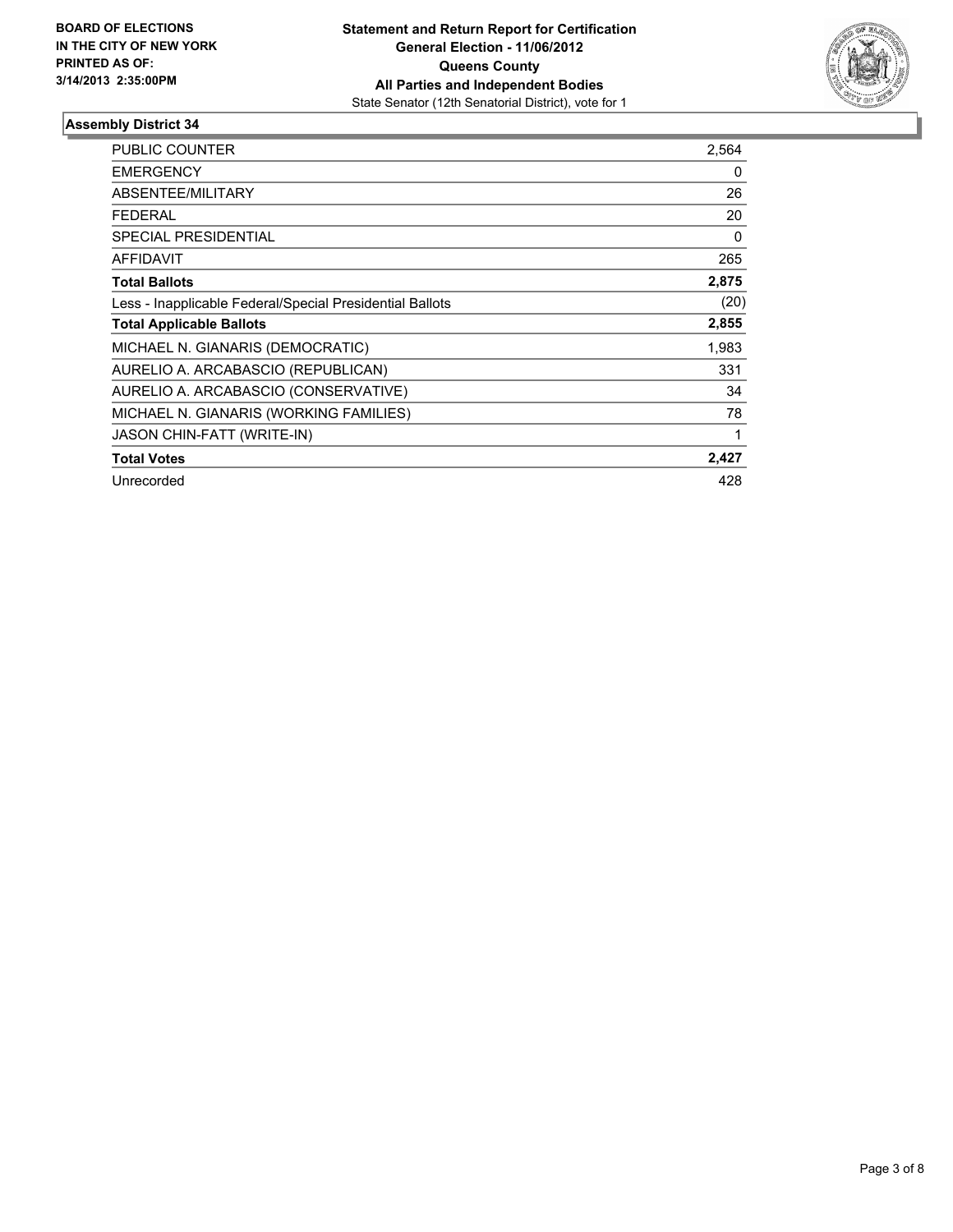

| <b>PUBLIC COUNTER</b>                                    | 25,007 |
|----------------------------------------------------------|--------|
| <b>EMERGENCY</b>                                         | 0      |
| ABSENTEE/MILITARY                                        | 664    |
| <b>FEDERAL</b>                                           | 391    |
| <b>SPECIAL PRESIDENTIAL</b>                              | 0      |
| <b>AFFIDAVIT</b>                                         | 2,398  |
| <b>Total Ballots</b>                                     | 28,460 |
| Less - Inapplicable Federal/Special Presidential Ballots | (391)  |
| <b>Total Applicable Ballots</b>                          | 28,069 |
| MICHAEL N. GIANARIS (DEMOCRATIC)                         | 19,968 |
| AURELIO A. ARCABASCIO (REPUBLICAN)                       | 3,016  |
| AURELIO A. ARCABASCIO (CONSERVATIVE)                     | 289    |
| MICHAEL N. GIANARIS (WORKING FAMILIES)                   | 1,300  |
| AMREEK RATHOR (WRITE-IN)                                 | 1      |
| AMY MULDOON (WRITE-IN)                                   | 1      |
| ANDREAS PEHR (WRITE-IN)                                  | 1      |
| ANDREW NAPOLITANO (WRITE-IN)                             | 1      |
| BECKY MANSELL (WRITE-IN)                                 | 1      |
| <b>BRUCE ARVON (WRITE-IN)</b>                            | 1      |
| DEMETIRUS NECTANOS KEHAYAS (WRITE-IN)                    | 1      |
| FELIX ROMERO (WRITE-IN)                                  | 1      |
| <b>GEORGE EMERTZIADIS (WRITE-IN)</b>                     | 1      |
| <b>JULIA HAICH (WRITE-IN)</b>                            | 1      |
| MICHAEL SILLERY (WRITE-IN)                               | 1      |
| RALPH NADER (WRITE-IN)                                   | 1      |
| REGINALD ADEKOYA (WRITE-IN)                              | 1      |
| RICHARD DEDOR (WRITE-IN)                                 | 1      |
| UNATTRIBUTABLE WRITE-IN (WRITE-IN)                       | 9      |
| <b>Total Votes</b>                                       | 24,596 |
| Unrecorded                                               | 3,473  |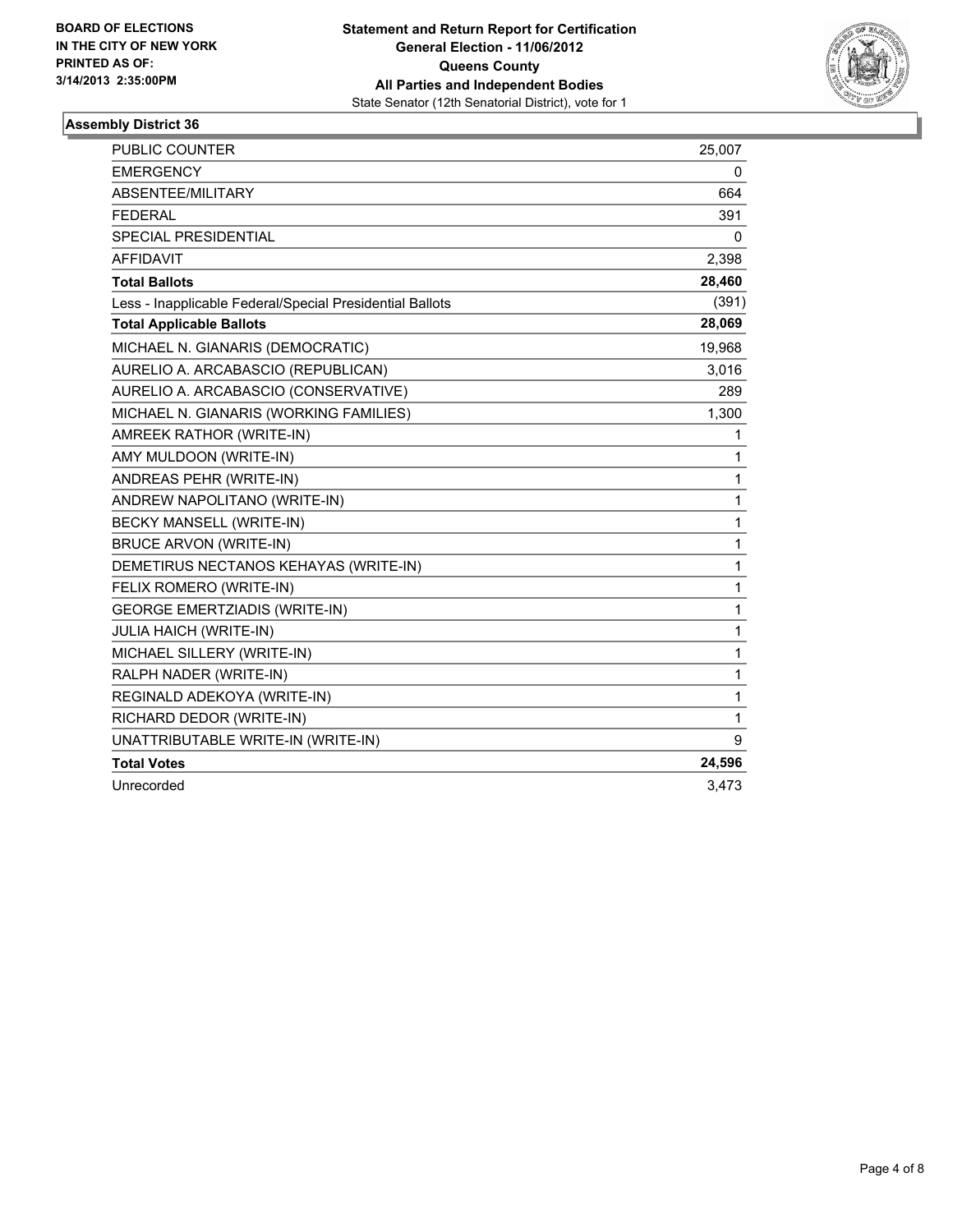

| PUBLIC COUNTER                                           | 22,868   |
|----------------------------------------------------------|----------|
| <b>EMERGENCY</b>                                         | 19       |
| ABSENTEE/MILITARY                                        | 551      |
| <b>FFDFRAL</b>                                           | 188      |
| <b>SPECIAL PRESIDENTIAL</b>                              | $\Omega$ |
| <b>AFFIDAVIT</b>                                         | 2,690    |
| <b>Total Ballots</b>                                     | 26,316   |
| Less - Inapplicable Federal/Special Presidential Ballots | (188)    |
| <b>Total Applicable Ballots</b>                          | 26,128   |
| MICHAEL N. GIANARIS (DEMOCRATIC)                         | 18,947   |
| AURELIO A. ARCABASCIO (REPUBLICAN)                       | 2,251    |
| AURELIO A. ARCABASCIO (CONSERVATIVE)                     | 242      |
| MICHAEL N. GIANARIS (WORKING FAMILIES)                   | 967      |
| ELI MANNING (WRITE-IN)                                   | 1        |
| <b>JOSHUA BAURO (WRITE-IN)</b>                           | 1        |
| KROCODIL GEM (WRITE-IN)                                  | 1        |
| KURT FISHER (WRITE-IN)                                   | 1        |
| RAZOR RAMONE (WRITE-IN)                                  | 1        |
| ROBERT LEE (WRITE-IN)                                    | 1        |
| RON PAUL (WRITE-IN)                                      | 1        |
| UNATTRIBUTABLE WRITE-IN (WRITE-IN)                       | 5        |
| WALTER IWACHIW (WRITE-IN)                                | 1        |
| WILLIAM L. PURCELL (WRITE-IN)                            | 1        |
| <b>Total Votes</b>                                       | 22,421   |
| Unrecorded                                               | 3,707    |
|                                                          |          |

| PUBLIC COUNTER                                           | 8,546 |
|----------------------------------------------------------|-------|
| <b>EMERGENCY</b>                                         | 0     |
| ABSENTEE/MILITARY                                        | 134   |
| <b>FEDERAL</b>                                           | 37    |
| SPECIAL PRESIDENTIAL                                     | 0     |
| <b>AFFIDAVIT</b>                                         | 1,045 |
| <b>Total Ballots</b>                                     | 9,762 |
| Less - Inapplicable Federal/Special Presidential Ballots | (37)  |
| <b>Total Applicable Ballots</b>                          | 9,725 |
| MICHAEL N. GIANARIS (DEMOCRATIC)                         | 6,512 |
| AURELIO A. ARCABASCIO (REPUBLICAN)                       | 1,001 |
| AURELIO A. ARCABASCIO (CONSERVATIVE)                     | 178   |
| MICHAEL N. GIANARIS (WORKING FAMILIES)                   | 278   |
| ERIC ULRICH (WRITE-IN)                                   | 1     |
| JOHN OVERTON (WRITE-IN)                                  | 1     |
| <b>Total Votes</b>                                       | 7,971 |
| Unrecorded                                               | 1,754 |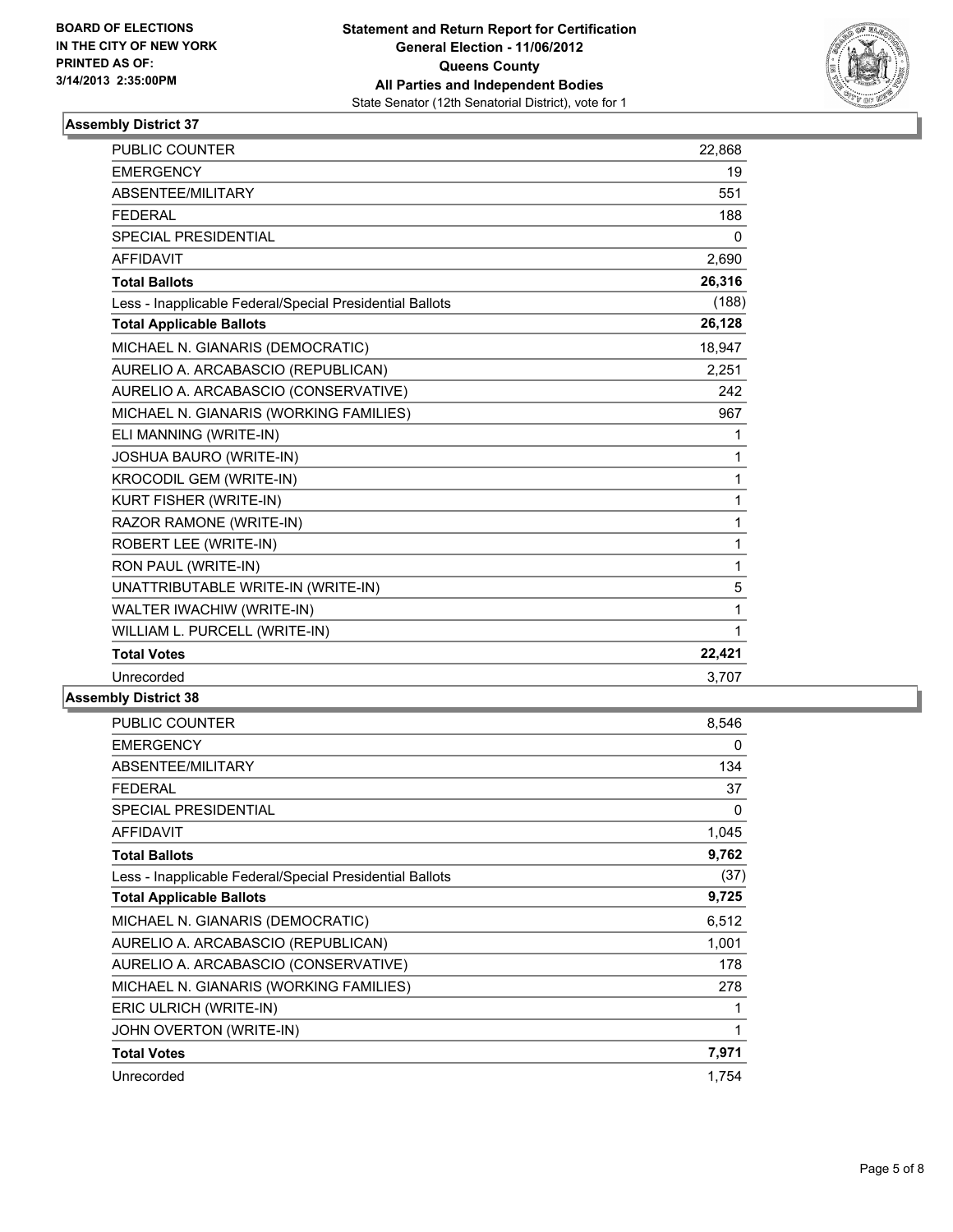

| <b>PUBLIC COUNTER</b>                                    | 667 |
|----------------------------------------------------------|-----|
| <b>EMERGENCY</b>                                         | 0   |
| ABSENTEE/MILITARY                                        | 29  |
| <b>FEDERAL</b>                                           | 4   |
| SPECIAL PRESIDENTIAL                                     | 0   |
| AFFIDAVIT                                                | 125 |
| <b>Total Ballots</b>                                     | 825 |
| Less - Inapplicable Federal/Special Presidential Ballots | (4) |
| <b>Total Applicable Ballots</b>                          | 821 |
| MICHAEL N. GIANARIS (DEMOCRATIC)                         | 512 |
| AURELIO A. ARCABASCIO (REPUBLICAN)                       | 99  |
| AURELIO A. ARCABASCIO (CONSERVATIVE)                     | 10  |
| MICHAEL N. GIANARIS (WORKING FAMILIES)                   | 17  |
| CHRIS EDES (WRITE-IN)                                    | 1   |
| <b>Total Votes</b>                                       | 639 |
| Unrecorded                                               | 182 |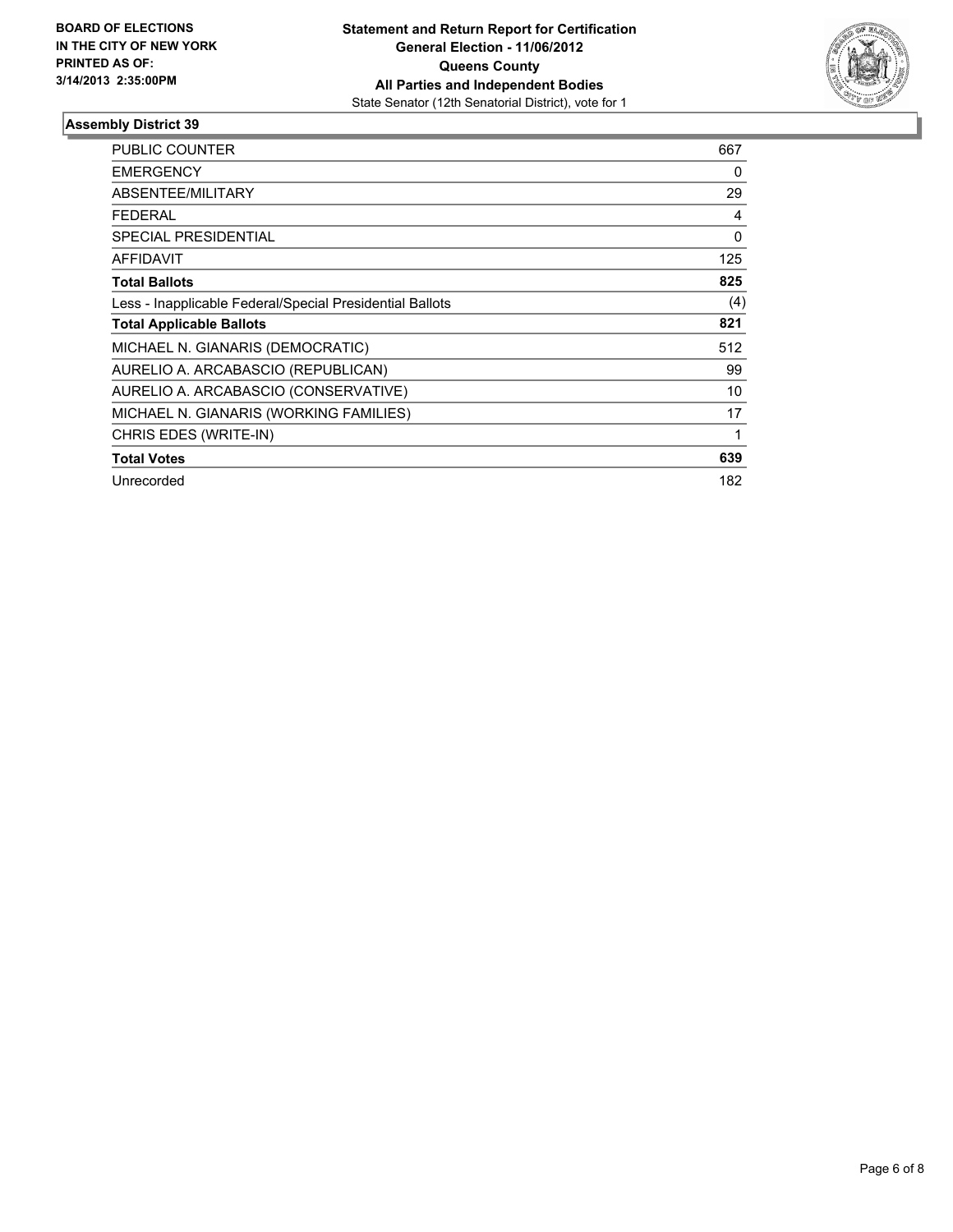

#### **Total for State Senator (12th Senatorial District) - Queens County**

| PUBLIC COUNTER                                           | 73,916       |
|----------------------------------------------------------|--------------|
| EMERGENCY                                                | 19           |
| ABSENTEE/MILITARY                                        | 1,791        |
| <b>FEDERAL</b>                                           | 821          |
| SPECIAL PRESIDENTIAL                                     | 0            |
| <b>AFFIDAVIT</b>                                         | 7,727        |
| <b>Total Ballots</b>                                     | 84,274       |
| Less - Inapplicable Federal/Special Presidential Ballots | (821)        |
| <b>Total Applicable Ballots</b>                          | 83,453       |
| MICHAEL N. GIANARIS (DEMOCRATIC)                         | 58,576       |
| AURELIO A. ARCABASCIO (REPUBLICAN)                       | 8,772        |
| AURELIO A. ARCABASCIO (CONSERVATIVE)                     | 1,003        |
| MICHAEL N. GIANARIS (WORKING FAMILIES)                   | 3,267        |
| AMREEK RATHOR (WRITE-IN)                                 | 1            |
| AMY MULDOON (WRITE-IN)                                   | 1            |
| ANASTASIOS XANTHOPODOS (WRITE-IN)                        | 1            |
| ANDREAS PEHR (WRITE-IN)                                  | 1            |
| ANDREW NAPOLITANO (WRITE-IN)                             | 1            |
| BECKY MANSELL (WRITE-IN)                                 | 1            |
| <b>BRUCE ARVON (WRITE-IN)</b>                            | 1            |
| CHRIS EDES (WRITE-IN)                                    | 1            |
| DEMETIRUS NECTANOS KEHAYAS (WRITE-IN)                    | 1            |
| ELI MANNING (WRITE-IN)                                   | 1            |
| ERIC ULRICH (WRITE-IN)                                   | 1            |
| FELIX ROMERO (WRITE-IN)                                  | 1            |
| <b>GEORGE EMERTZIADIS (WRITE-IN)</b>                     | 1            |
| JASON CHIN-FATT (WRITE-IN)                               | 1            |
| JOHN OVERTON (WRITE-IN)                                  | 1            |
| JOSHUA BAURO (WRITE-IN)                                  | 1            |
| <b>JULIA HAICH (WRITE-IN)</b>                            | 1            |
| KROCODIL GEM (WRITE-IN)                                  | 1            |
| KURT FISHER (WRITE-IN)                                   | 1            |
| MICHAEL SILLERY (WRITE-IN)                               | $\mathbf{1}$ |
| RALPH NADER (WRITE-IN)                                   | 2            |
| RAZOR RAMONE (WRITE-IN)                                  | 1            |
| REGINALD ADEKOYA (WRITE-IN)                              | 1            |
| RICHARD DEDOR (WRITE-IN)                                 | 1            |
| ROBERT LEE (WRITE-IN)                                    | 1            |
| RON PAUL (WRITE-IN)                                      | 1            |
| UNATTRIBUTABLE WRITE-IN (WRITE-IN)                       | 14           |
| WALTER IWACHIW (WRITE-IN)                                | 1            |
| WILLIAM L. PURCELL (WRITE-IN)                            | 1            |
| <b>Total Votes</b>                                       | 71,661       |
| Unrecorded                                               | 11,792       |